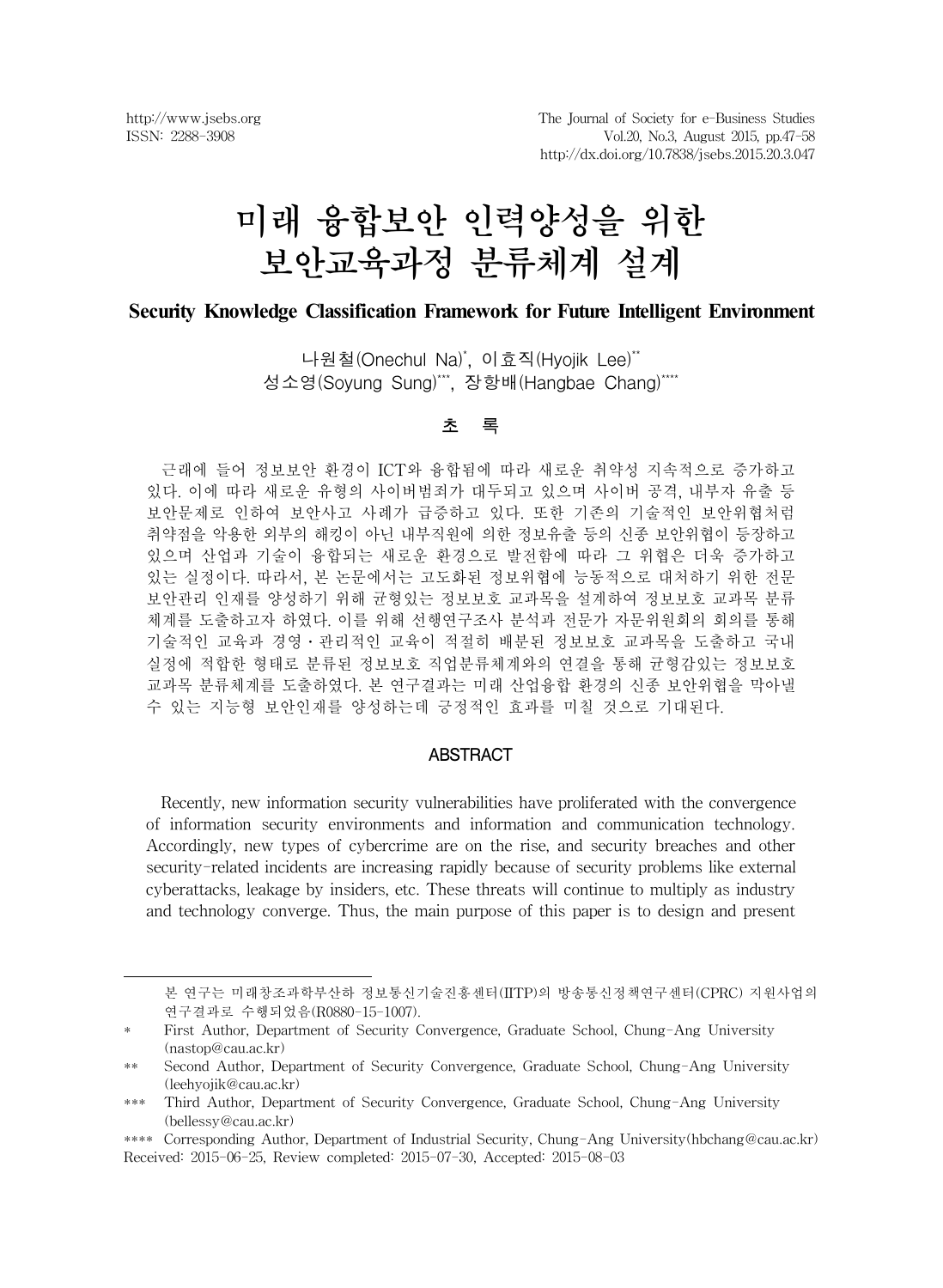security subjects in order to train professional security management talent who can deal with the enhanced threat to information. To achieve this, the study first set key information security topics for business settings on the basis of an analysis of preceding studies and the results of a meeting of an expert committee. The information security curriculum taxonomy is developed with reference to an information security job taxonomy for domestic conditions in South Korea. The results of this study are expected to help train skilled security talent who can address new security threats in the future environment of industrial convergence.

키워드:정보보호, 융합, 지식 분류체계, 교육과정, 인간 중심 Information Security, Convergence, Knowledge Classification, Curriculum, Human-centric

## 1. Research Background and Rationale

Recently, a new type of cybercrime is on the rise stemming from new vulnerabilities due to information security environment changes. The number of security incidents and the damage caused thereby are increasing because of security problems like external cyberattacks using methods such as hacking and virus circulation that exploit the vulnerabilities of information systems, and internal information leakage through the abuse of information systems by authorized users [5]. Recent trends in information security thus need to address both these kinds of vulnerabilities in an environment where they are proliferating due to industry and technology convergence [2, 7, 8].

However, information security personnel training is unsystematic; in particular, existing information security education may concentrate overmuch on developing technology and lack practical applicability in security management and security control. Information security curriculum that balances technical topics with applied information security training, in particular in business settings, is necessary [3, 9].

Accordingly, this paper will design an information security curriculum taxonomy to deliver a balanced treatment of information security subjects in order to train skilled security management talent who can deal with the enhanced information threats that now exist [10, 11]. The paper will research existing information security curriculum and information security job taxonomy in order to develop this approach, and will distribute technical and practical information security topics on the basis of a literature review and expert committee meeting, to foster the development of more effective information security professionals, with a focus on the South Korean context [4, 6].

#### 2. Preceding Studies

The section presents information on in-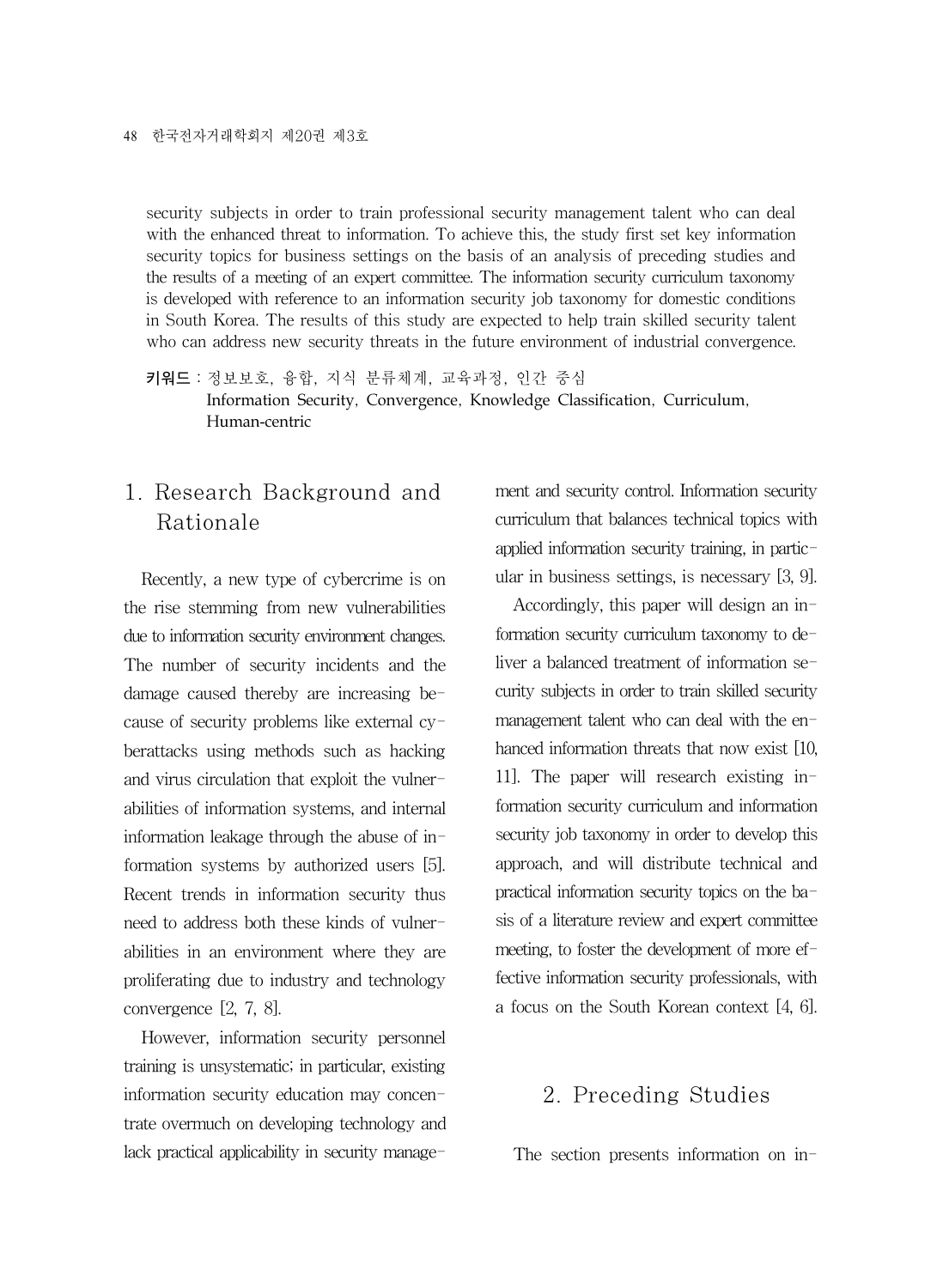formation security curriculum in universities, graduate schools, and professional educational institutions worldwide, with a focus on South Korea. It analyzed 36 domestic (South Korean) institutions and 15 foreign (non-South Korean) institutions, for a total of 51 institutions. With regard to the foreign, 3 were in the United States, 2 in China, 2 in Japan, 2 in the United Kingdom; the foreign institutions also included 4, 3 American and 1 Japanese.

Lee [5] analyzed and classified topics represented in information security courses, based on the US National Initiative for Cybersecurity Education (NICE). Information security jobs were classified into 7 categories: "Within these 7 job categories, a total of 35 information security jobs are included ("Security Provision," 6 jobs with titles like "Security Product Developer" and "Analysis/Design Expert"; under "Protect and Defend, 4 jobs with titles like "Cybersecurity Controller (Security Control Agent)" and "Vulnerability Analysis Expert"; under "Investigate," 2 jobs: "Cybercrime Investigator" and "Digital Forensic Expert"; under "Collect and Operate," 2 jobs: "Encryption/ Decryption Expert" and "Malware Analysis Expert" under "Analyze," 7 jobs with titles like "Information System Supervisor" and "Information System Security Inspector"; under "Operate and Maintain," 6 jobs with titles like "Knowledge Manager" and "DB Security Manager" under "Oversight and Development," 8 jobs with titles like "Security Management Planner" and "Compliance Officer").

# 3. Information Security Curriculum Taxonomy Design and Visualization

### 3.1 Design and Visualization Methodology

The method adopted to develop and schematically represent the information security curriculum taxonomy presented here has the following features. First, preceding studies about information security curriculum and information security job taxonomy are investigated (in section 2 above). Next, design an information security curriculum suitable for the domestic South Korean situation through the design step 4 based on content analyzed in preceding studies, and have the information security curriculum verified by an expert committee. After that, draw up a final information security curriculum taxonomy with reference to the information security curriculum and the information security job taxonomy.



<Figure 1> Information Security Curriculum Taxonomy Design and Visualization Methodology

## 3.2 Information Security Curriculum Design and Verification

This section discusses the design and ver-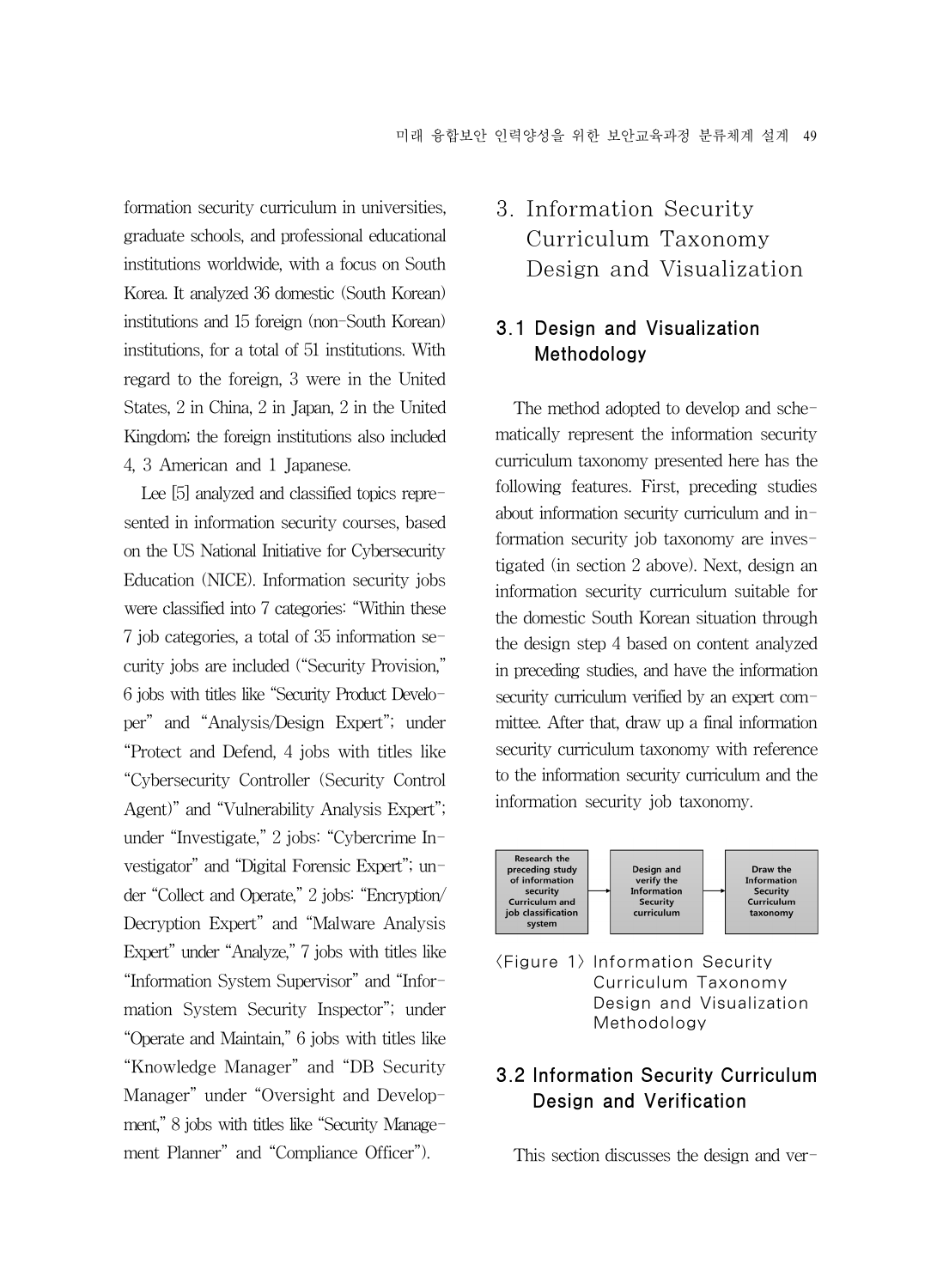ification of the information security curriculum.

In the first step, similar topics with different names are integrated into a single subject (under a single name) based on curriculum data. For example, as shown in  $\leq$  Table 1 $>$  blow, courses in "Intrusion Detection Systems" at University A in Korea, "Incident Response System Construction" at Institution B in Korea, "Defense Hacking Tactical and Strategy" at foreign University C, and "Advanced Computer Forensic Analysis and Incident Response" at foreign Institution D are integrated. Similarly,

"Malware," "Principles and Response Technology of Hacking" and "Hacker Techniques, Exploits, and Incident Handling" from various institutions are integrated.

In the second step, subjects were grouped on the basis of previous studies into 3 categories: computer engineering, business administration, and information security. These were then subdivided: computer engineering into computer systems and computer programs; business administration into business management and business analysis; and information

| University A<br>in Korea                        | Institution B in Korea                            | Foreign University C<br>(International)               | Foreign Institution D<br>(International)                               | Open or not<br>the same<br>subject |
|-------------------------------------------------|---------------------------------------------------|-------------------------------------------------------|------------------------------------------------------------------------|------------------------------------|
| Introduction to<br>Information<br>Security      |                                                   | Introduction to<br>Information Security<br>Management | Intro to Information<br>Security                                       | $\Omega$                           |
| Intrusion Detection<br>System                   | Incident Response<br>System Construction          | Defence Hacking<br>Tactical and Strategy              | <b>Advanced Computer</b><br>Forensic Analysis and<br>Incident Response | $\Omega$                           |
| Malware                                         | Principle and Response<br>Technology of Hacking   |                                                       | Hacker Techniques,<br>Exploits, and Incident<br>Handling               | $\Omega$                           |
| Database Security                               | Finance Security                                  | Telecommunication<br>Management                       | Network Forensic                                                       | X                                  |
| Advanced<br>Telecommunication<br>Security       | Knowledge Information<br>Security Consulting      | Statistics for IT<br>Managers                         | VoIP Security                                                          | X                                  |
| Security Software<br>Development<br>Methodology | Security Control                                  | Economic Analysis                                     | Law of Data Security<br>and Investigations                             | X                                  |
| Risk Management                                 | Internet Ethics<br>Education                      | IT Project<br>Management                              | Secure Coding in C and<br>$C^{++}$                                     | X                                  |
| Information<br>Economics                        | Secure Server<br>Introduction and<br>Construction | Network Situational<br>Awareness                      | IT Strategic Planning,<br>Policy and Leadership                        | X                                  |
| $\cdots$                                        |                                                   |                                                       |                                                                        |                                    |

<Table 1> Information Security Curriculum Design Step 1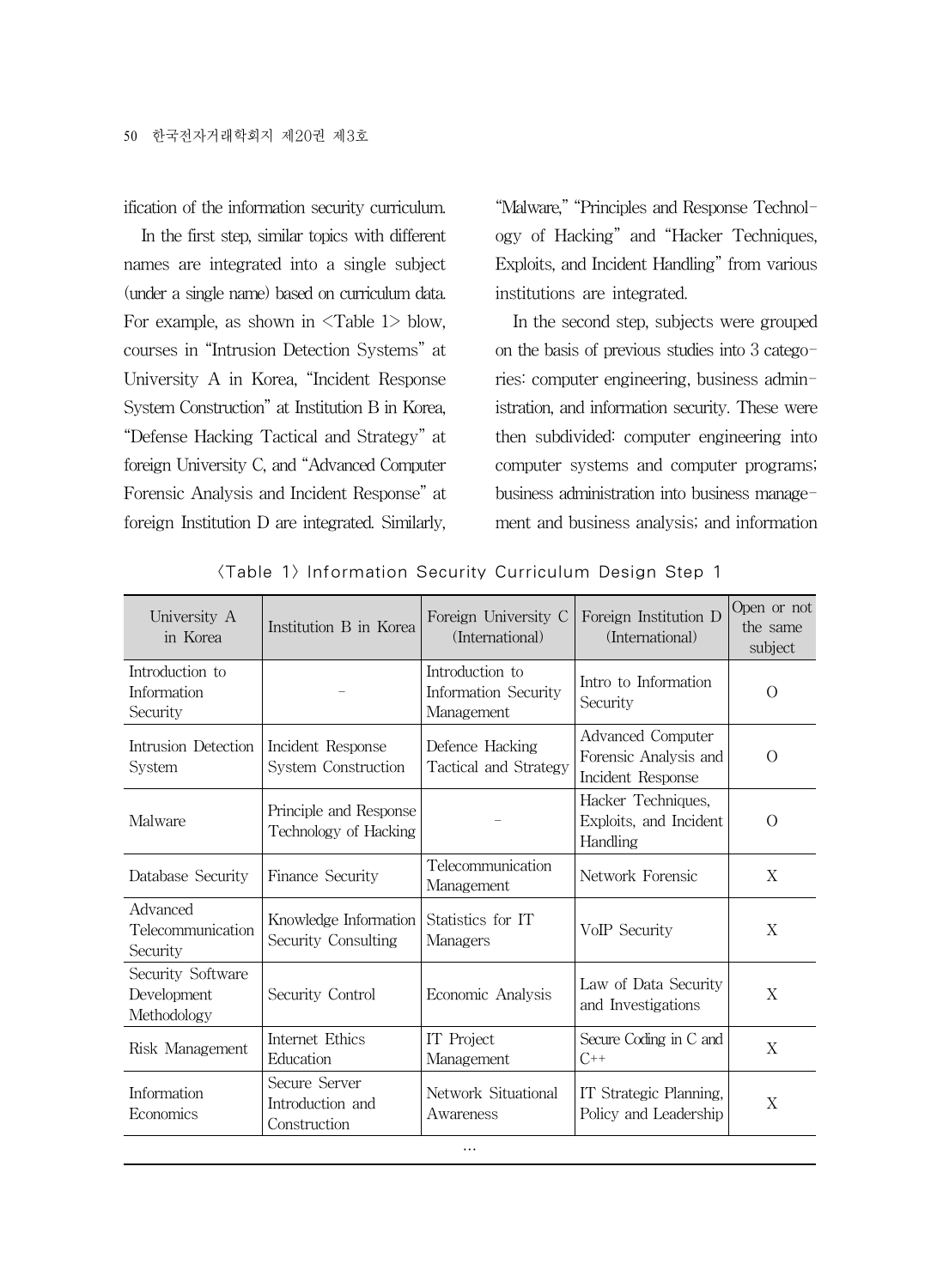| Classification                 | Core subject                  |
|--------------------------------|-------------------------------|
|                                | Introduction to Information   |
|                                | Security                      |
| Information                    | Legal & Ethical Issues in     |
| Security Basic                 | Information Assurance         |
|                                | Cybercrime                    |
|                                | Cryptography                  |
|                                | Information Security Policy   |
|                                | Security Management           |
| Information                    | Information Security System   |
| Security                       | Administration                |
| Management                     | Information System Inspection |
|                                | Security Economics            |
| Information                    | Penetration Testing           |
| Security Level                 | Security Investigations and   |
| Diagnosis                      | Consulting                    |
|                                | Hacking and Virus             |
|                                | Reverse Engineering           |
| Cyber Crime and                | Security Operation            |
| Crisis Response                | Cyber Investigations          |
|                                | Digital Forensics             |
| Information                    | Secure Coding                 |
| Security System                | Information Security System   |
| Engineering                    | Verification                  |
|                                | Electronic Signature          |
| Technical                      | Computer Security             |
| Information<br>Security System | Systems Security              |
| (General)                      | Database Security             |
|                                | Network Security              |
|                                | Web Security                  |
| The Latest                     | Digital Content Security      |
| Technical                      | Mobile Security               |
| Information                    | Infrastructure Security       |
| Security System                | Cloud Security                |
|                                | Convergence Security          |
|                                | National Cyber Security       |
|                                | Information Warfare           |
| Security System                | Industrial Security           |
| by Field                       | Private Security              |
| (Specialization)               | E-Commerce Security           |
|                                | Electronic Finance Security   |

#### <Table 2> Information Security Curriculum Design Step 2

security into basic information security, information security management, information security level diagnosis, cybercrime and crisis response, information security system engineering, technical information security systems (general), the latest technical information security systems, and security systems by field (specialization). Below, core subjects are reclassified according to these groups in <Table 2>.

In the third step, the information curriculum taxonomy drawn up in step 2 is verified by consultation with an expert advisory committee and in expert interviews; it is ensured that all missing subjects are added. Computer engineering and business administration areas are integrated into a "general information" subject (group) parallel to the specialized subject of information security. An example of this organization of information security subjects is shown in <Table 3> below.

In the fourth step, the preceding studies are organized based on the final verified information security curriculum design plan. Data for final completed curriculum design is broken down by core subjects/similar subjects/preceding study subjects.

A total of 50 subjects-15 general information security subjects and 35 specialty subjects-are drawn through the information security curriculum design step 4. There are 9 general subjects in the computer engineering field, "Computer Structure," "Operating Systems," "Databases," "Computer Networks," "Computer Program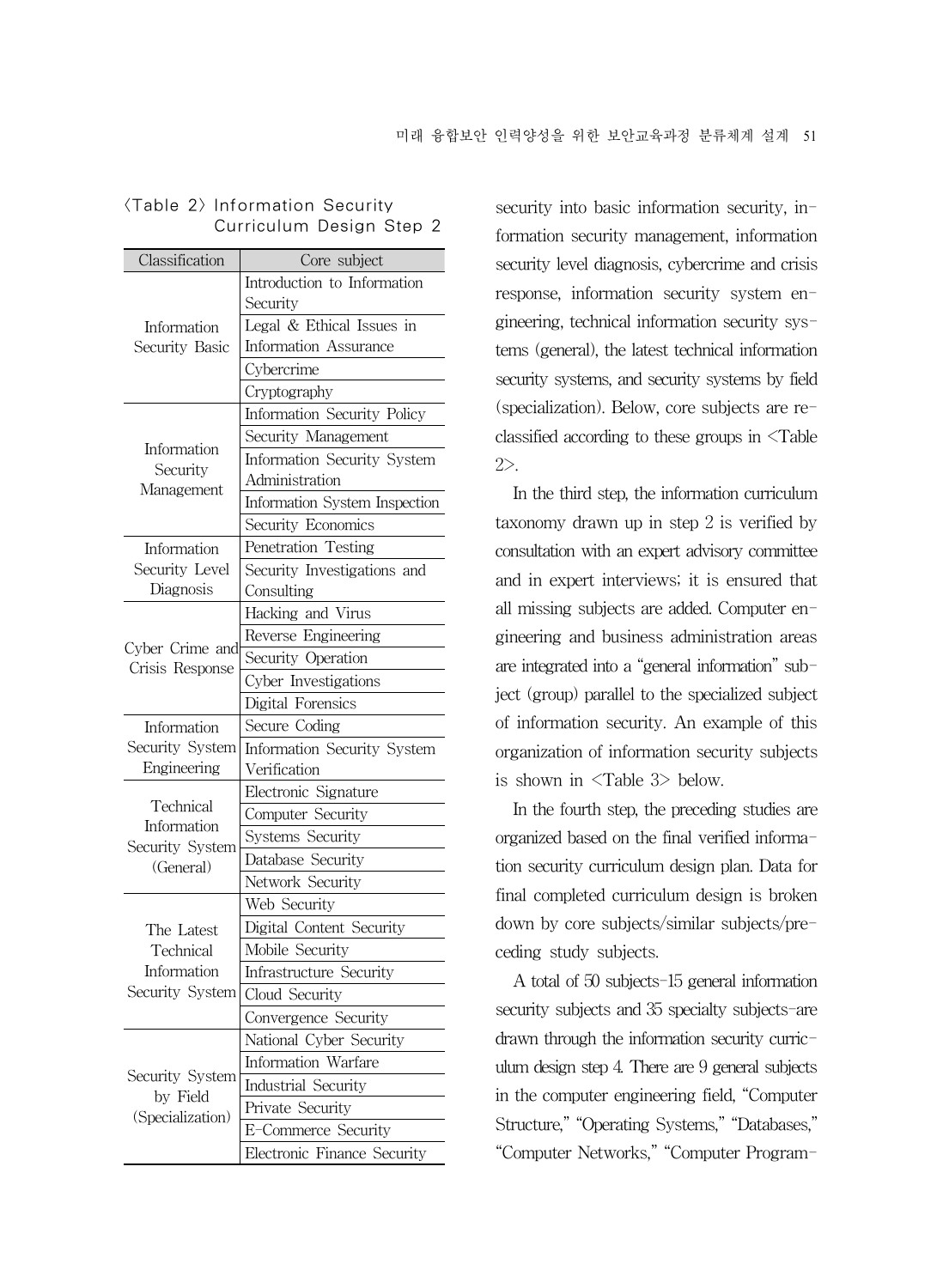ming," "Information Mathematics," "Data Structure," "Computer Algorithms," and "Software Engineering." Business administration general subjects are 6: "Human Resource Administration," "Financial Accounting," "Management Information Systems," "Production Management," "Business Strategy," and "Business Statistics."

Information security specialty subjects are 35: "Introduction to Information Security," "Legal & Ethical Issues in Information Assurance," "Cybercrime," "Cryptography," "Information Security Policy," "Security Management," "Information Security System Admini-

stration," "Information System Inspection," "Security Economics," "Penetration Testing," "Security Investigation and Consulting," "Hacking and Viruses," "Reverse Engineering," "Security Operations," "Cyber-Investigation," "Digital Forensics," "Secure Coding," "Information Security System Verification," "Electronic Signatures," "Computer Security," "Systems Security," "Database Security," "Network Security," "Web Security," "Digital Content Security," "Mobile Security," "Infrastructure Security," "Cloud Security," "Convergence Security," "National Cybersecurity," "Information Warfare," "Industrial Security,"

|                                  | Classification                                       | Core subject                                                        | Similar subject |
|----------------------------------|------------------------------------------------------|---------------------------------------------------------------------|-----------------|
|                                  |                                                      | Introduction to Information<br>Security                             |                 |
| Information<br>Security<br>Racic | Legal $& Ethical Issues in$<br>Information Assurance | Information Ethics Cyber Law<br>Copyright Protection and Management |                 |
|                                  | Cybercrime                                           | Cybercrime Psychology                                               |                 |

| Information | Basic                                                                               | Uvbercrime                                    | Uvbercrime Psychology                                                                           |  |
|-------------|-------------------------------------------------------------------------------------|-----------------------------------------------|-------------------------------------------------------------------------------------------------|--|
|             |                                                                                     | Cryptography                                  | Cryptogram Mathematics Cryptogram<br>Algorithm Public Key/Block/Stream/<br>Quantum Cryptography |  |
|             |                                                                                     | Information Security Policy                   | Information Security Policy and<br>Management                                                   |  |
|             |                                                                                     |                                               | Service Security and Policy                                                                     |  |
|             | Information<br>Security<br>Management<br>Information<br>Security<br>Level Diagnosis | Security Management                           | Security Management Certification                                                               |  |
|             |                                                                                     |                                               | Convergence Security Management                                                                 |  |
|             |                                                                                     |                                               | Personnel Security                                                                              |  |
|             |                                                                                     | Information Security<br>System Administration | Security Solution Operation Technology                                                          |  |
|             |                                                                                     | Information System Inspection                 | Security Log Analysis                                                                           |  |
|             |                                                                                     | Security Economics                            |                                                                                                 |  |
|             |                                                                                     | Penetration Testing                           | Simulation Hacking                                                                              |  |
|             |                                                                                     | Security Investigations and<br>Consulting     |                                                                                                 |  |
|             |                                                                                     | $\cdots$                                      |                                                                                                 |  |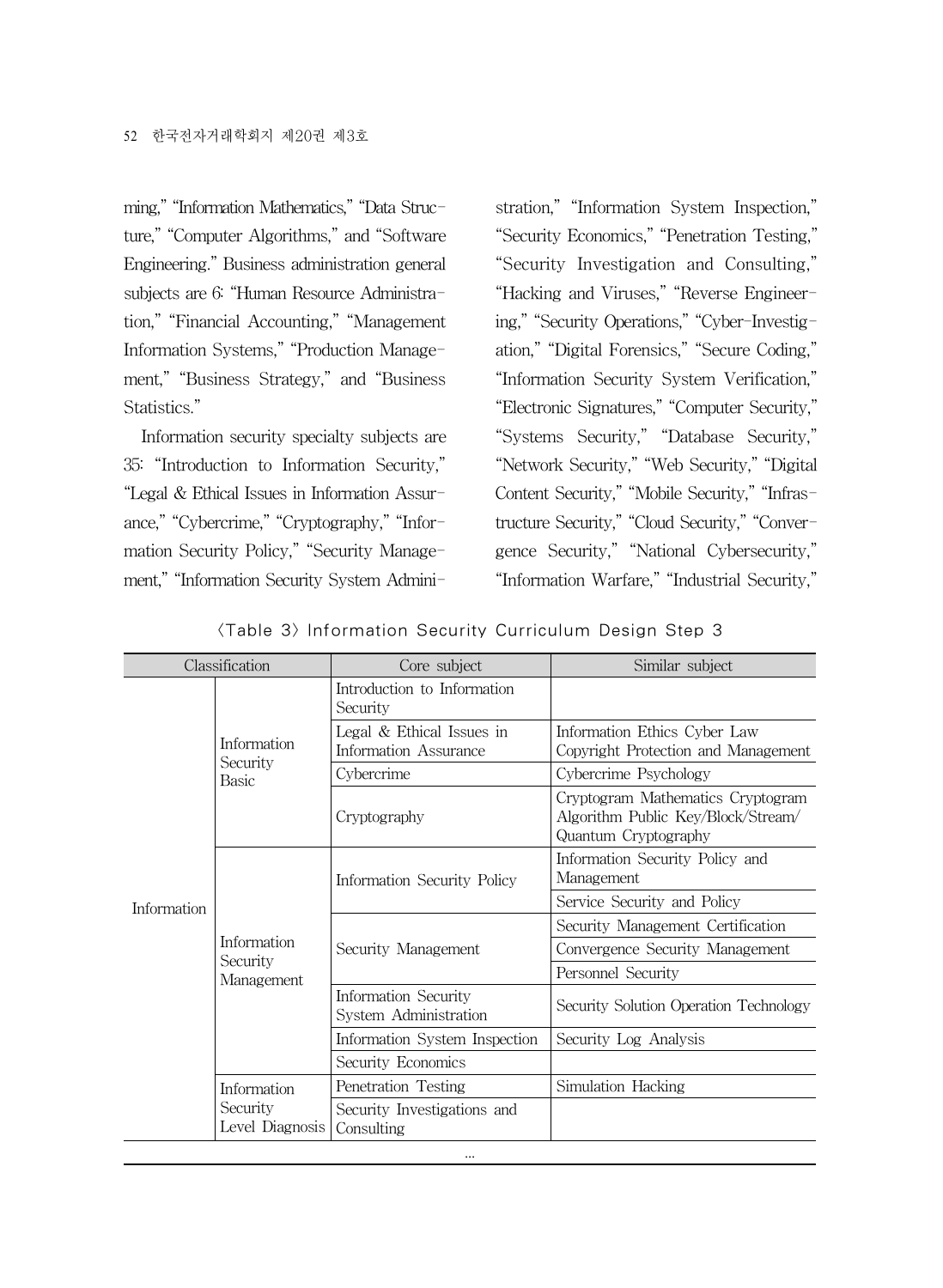"Private Security," "E-Commerce Security," and "Electronic Finance Security."

## 3.3 Information Security Job Taxonomy and Main Jobs

This study classified jobs on the basis of Lee [5], who translated the convergenceoriented classification by NICE to the Korean context. The categories are as follows: "Security Provision" (conceptualization, design, and construction of IT safety systems, represented by 6 main jobs: "Security Product Developer," "SW Analysis/Design Expert," "SW Developer," "Security Product Technician," "SWTest Technician (Product Quality Manager"); "Protect and Defend" (identification, analysis, and relaxation about threats to IT systems or networks, represented by 4 main jobs: "Cybersecurity Controller (Security Control Agent)," "Vulnerability Analysis Expert," "Simulation Hacking Expert," and "Incident

Response Expert"); "Investigate" (investigation of cyber-incidents or crimes in IT systems or networks, represented by 2 main jobs: "Cybercrime Investigator" and "Digital Forensic Expert"); "Collect and Operate" (gathering information including potentially sensitive or secret information, represented by 2 main jobs: "Encryption/Decryption Expert," "Malware Analysis Expert"); "Analyze" (reviewing and evaluating security information, represented by 7 main jobs: "Information System Supervisor," "Information System Security Inspector," "Security Product Certification Expert," "Security Management Certification Expert," "Security Technology Consultant," etc.); "Operate and Maintain" (supporting, managing, and maintaining IT system performance and security, represented by 6 main jobs: "Knowledge Manager," "Database Security Manager," "Information System (Network) Manager," "Security System Manager," "Privacy Manager," etc.); and "Oversight and Develop-



<Figure 2> Information Security Job Knowledge Classification Draw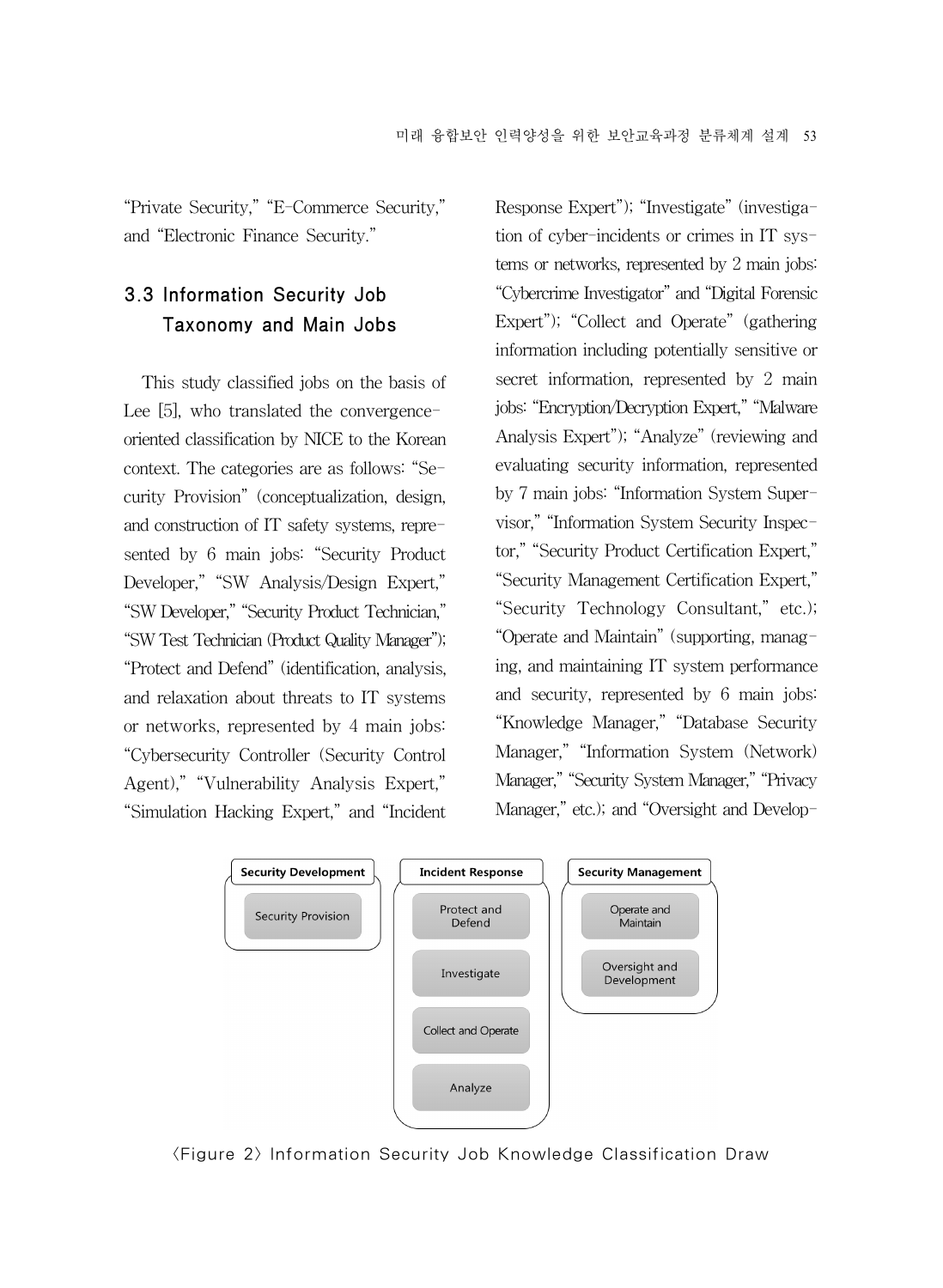ment" (supporting security work overall, represented by 8 main jobs: "Security Management Planner," "Compliance Officer," "Security Training Expert (Change Management Expert)," "Prosecutor/Lawyer Specializing in Security," "Privacy Expert," etc.).

## 3.4 Curriculum Taxonomy-Job Relationships

The job taxonomy presented in the previous section was connected to our taxonomy of subjects, with each subject weighted according to the expert committee and survey. The result was a final integrated information security curriculum taxonomy. Both core and priority subjects were designated.

Required subjects (and weights) in the job category of "Security Provision" are 18: "Introduction to Information Security" (0.09), "Cryptography" (0.08), "Hacking and Viruses" (0.07), "Reverse Engineering" (0.03), "Secure Coding" (0.09), "Electronic Signatures" (0.02), "Computer Security" (0.08), "Systems Security" (0.10), "Database Security" (0.08), "Network Security" (0.15), "Web Security" (0.05), "Digital Content Security" (0.03), "Mobile Security" (0.04), "Infrastructure Security" (0.02), "Cloud Security" (0.01), "Convergence Security" (0.01), "E-Commerce Security" (0.02), and "Electronic Finance Security" (0.02). The core subject is "Secure Coding" and priority subjects are "Electronic Signatures," "Computer Security," "Systems Security," "Database Security," "Network

Security," "Web Security," "Digital Content Security," "Mobile Security," "Infrastructure Security," "Cloud Security," and "Convergence Security."

Required subjects in the job category of "Protect and Defend" are 11: "Introduction to Information Security" (0.06), "Legal & Ethical Issues in Information Assurance" (0.08), "Cybercrime" (0.08), "Cryptography" (0.06), "Information System Inspection" (0.09), "Hacking and Viruses" (0.17), "Reverse Engineering" (0.08), "Security Operations" (0.09), "Penetration Testing" (0.17), "National Cybersecurity" (0.05), and "Information Warfare" (0.06). The core subject is "Security Operations" and priority subjects are "Hacking and Viruses," "Reverse Engineering," and "Penetration Testing."

Required subjects in the job category of "Investigate" are 6: "Introduction to Information Security" (0.15), "Legal & Ethical Issues in Information Assurance" (0.18), "Cybercrime" (0.18), "Cryptography" (0.13), "Cyber-Investigations" (0.18), and "Digital Forensics" (0.18). The core subject is "Cyber-Investigations" and the sole priority subject is "Digital Forensics."

Required subjects in the job category of "Collect and Operate" are 10: "Introduction to Information Security" (0.06), "Legal & Ethical Issues in Information Assurance" (0.07), "Cybercrime" (0.08), "Cryptography" (0.11), "Information System Inspection" (0.12), "Hacking and Viruses" (0.17), "Reverse Engineering" (0.13), "Penetration Testing" (0.18), "National Cybersecurity" (0.05), and "Information Warfare"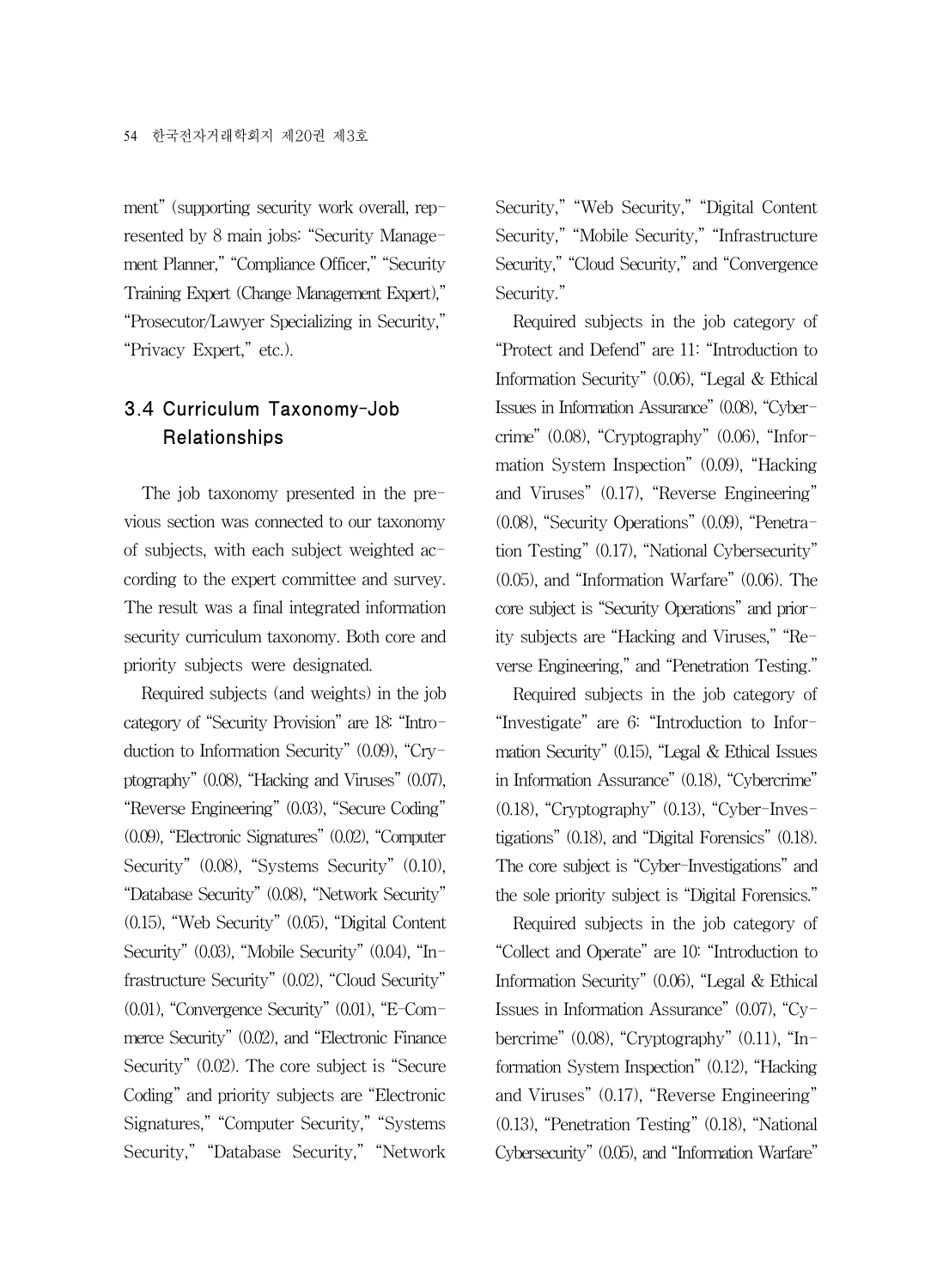| Classification                      | Subject                                            | Weight   | Classification                                                                                              | Subject                                            | Weight   |  |
|-------------------------------------|----------------------------------------------------|----------|-------------------------------------------------------------------------------------------------------------|----------------------------------------------------|----------|--|
|                                     | Secure Coding                                      | 0.09     |                                                                                                             | Security Operation                                 | 0.09     |  |
|                                     | Electronic Signature                               | 0.02     |                                                                                                             | Hacking and Virus                                  | 0.17     |  |
|                                     | Computer Security                                  | 0.08     |                                                                                                             | Reverse Engineering                                | 0.08     |  |
|                                     | Systems Security                                   | 0.10     | Protect and<br>Defend                                                                                       | Penetration Testing                                | 0.17     |  |
|                                     | Database Security                                  | 0.08     |                                                                                                             | Introduction to Information Security               | 0.06     |  |
| Security Provision Network Security |                                                    | 0.15     |                                                                                                             | Legal & Ethical Issues in Information<br>Assurance | 0.08     |  |
|                                     | Web Security                                       | 0.05     |                                                                                                             | Cybercrime                                         | 0.08     |  |
|                                     | Digital Content Security                           | 0.03     |                                                                                                             | Cryptography                                       | 0.06     |  |
|                                     | Mobile Security                                    | 0.04     |                                                                                                             | Information System Inspection                      | 0.09     |  |
|                                     | Infrastructure Security                            | 0.02     |                                                                                                             | National Cyber Security                            | 0.05     |  |
|                                     |                                                    | $\ldots$ |                                                                                                             | .                                                  | $\cdots$ |  |
|                                     | Cyber Investigations                               | 0.18     |                                                                                                             | Reverse Engineering                                | 0.13     |  |
|                                     | Digital Forensics                                  | 0.18     |                                                                                                             | Cryptography                                       | 0.11     |  |
|                                     | Introduction to Information Security               | 0.15     |                                                                                                             | Introduction to Information Security               | 0.06     |  |
|                                     | Legal & Ethical Issues in<br>Information Assurance | 0.18     |                                                                                                             | Legal & Ethical Issues in Information<br>Assurance | 0.07     |  |
|                                     | Cybercrime                                         | 0.18     | Collect and                                                                                                 | Cybercrime                                         | 0.08     |  |
| Investigate                         | Cryptography                                       | 0.13     | Operate                                                                                                     | Information System Inspection                      | 0.12     |  |
|                                     |                                                    |          |                                                                                                             | Hacking and Virus                                  | 0.17     |  |
|                                     |                                                    |          |                                                                                                             | Penetration Testing                                | 0.18     |  |
|                                     |                                                    |          |                                                                                                             | National Cyber Security                            | 0.05     |  |
|                                     |                                                    |          |                                                                                                             | Information Warfare                                | 0.04     |  |
|                                     |                                                    | $\cdots$ |                                                                                                             |                                                    |          |  |
|                                     | <b>Information Security System</b><br>Verification | 0.14     |                                                                                                             | Information Security System<br>Administration      | 0.06     |  |
|                                     | Information System Inspection                      | 0.14     |                                                                                                             | Introduction to Information Security               | 0.05     |  |
|                                     | Security Investigations and<br>Consulting          | 0.13     |                                                                                                             | Legal & Ethical Issues in Information<br>Assurance | 0.05     |  |
|                                     | Introduction to Information Security               | 0.06     | Operate and<br>Maintain                                                                                     | Cybercrime                                         | 0.01     |  |
| Analyze                             | Legal & Ethical Issues in<br>Information Assurance | 0.09     |                                                                                                             | Information Security Policy                        | 0.08     |  |
|                                     | Hacking and Virus                                  | 0.06     |                                                                                                             | Security Management                                | 0.09     |  |
|                                     | Digital Forensics                                  | 0.07     |                                                                                                             | Information System Inspection                      | 0.07     |  |
|                                     | Penetration Testing                                | 0.10     |                                                                                                             | Hacking and Virus                                  | 0.05     |  |
|                                     | Industrial Security                                | 0.06     |                                                                                                             | Security Operation                                 | 0.03     |  |
|                                     | Private Security                                   | 0.08     |                                                                                                             | Penetration Testing                                | 0.04     |  |
|                                     |                                                    | $\ldots$ |                                                                                                             | .                                                  |          |  |
|                                     | Security Economics                                 | 0.04     |                                                                                                             |                                                    |          |  |
|                                     | Information Security Policy                        | 0.12     |                                                                                                             |                                                    |          |  |
| Oversight and<br>Development        | Security Management                                | 0.17     |                                                                                                             |                                                    |          |  |
|                                     | Introduction to Information Security               | 0.08     | * Subjects are shown in italics refers to the core, Subjects are<br>shown in shading refers to the priority |                                                    |          |  |
|                                     | Legal & Ethical Issues in<br>Information Assurance | 0.10     |                                                                                                             |                                                    |          |  |
|                                     | Cybercrime                                         | 0.03     |                                                                                                             |                                                    |          |  |
|                                     | Information Security System<br>Administration      | 0.13     |                                                                                                             |                                                    |          |  |
|                                     | Information System Inspection                      | 0.13     |                                                                                                             |                                                    |          |  |
|                                     | Security Operation                                 | 0.06     |                                                                                                             |                                                    |          |  |
|                                     | Security Investigations and<br>Consulting          | 0.13     |                                                                                                             |                                                    |          |  |
|                                     |                                                    | $\ldots$ |                                                                                                             |                                                    |          |  |

<Table 4> Information Security Curriculum Taxonomy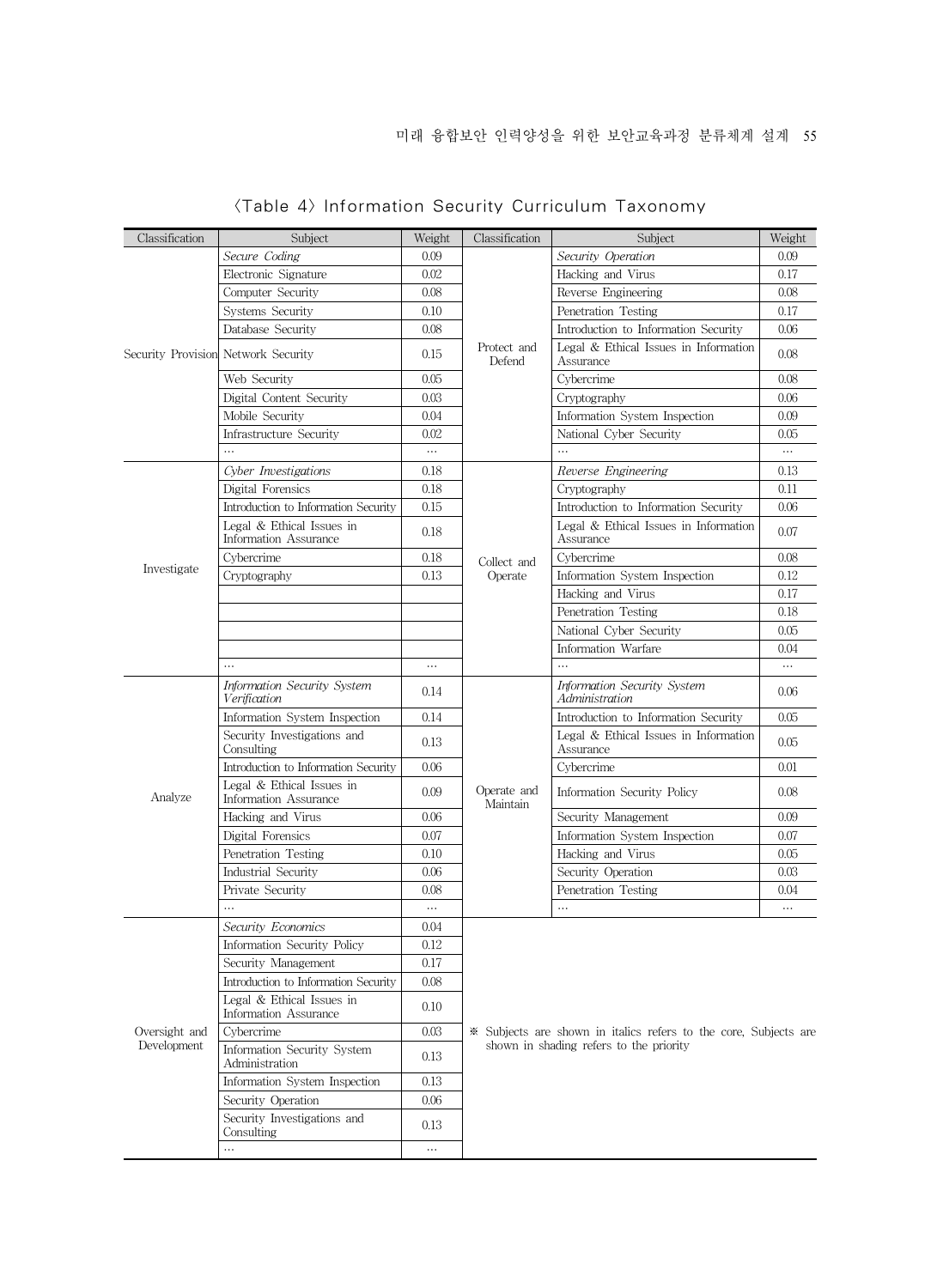(0.04). The core subject is "Reverse Engineering" and the sole priority subject is "Cryptography."

Required subjects in the job category of "Analyze" are 12: "Introduction to Information Security" (0.06), "Legal & Ethical Issues in Information Assurance" (0.09), "Information System Inspection" (0.14), "Hacking and Viruses" (0.06), "Digital Forensics" (0.07), "Information Security System Verification" (0.14), "Penetration Testing" (0.10), "Security Investigation and Consulting" (0.13)," "Industrial Security" (0.06), "Private Security" (0.08), "E-Commerce Security" (0.02), and "Electronic Finance Security" (0.06). The core subject is "Information Security System Verification" and priority subjects are "Information System Inspection" and "Security Investigation and Consulting."

Required subjects in the job category of "Operate and Maintain" are 28: "Introduction to Information Security" (0.05), "Legal & Ethical Issues in Information Assurance" (0.05), "Cybercrime" (0.01), "Information Security Policy" (0.08), "Security Management" (0.09), "Information Security System Administration" (0.06), "Information System Inspection" (0.07), "Hacking and Viruses" (0.05), "Security Operations" (0.03), "Penetration Testing" (0.04), "Security Investigation and Consulting" (0.07), "Electronic Signatures" (0.00), "Computer Security" (0.06), "Systems Security" (0.05), "Database Security" (0.05), "Network Security" (0.07), "Web Security" (0.03), "Digital Content Security" (0.01), "Mobile Security" (0.02), "In-

frastructure Security" (0.01), "Cloud Security" (0.03), "Convergence Security" (0.02), "National Cybersecurity" (0.01), "Information Warfare" (0.00), "Industrial Security" (0.01), "Private Security" (0.03), "E-Commerce Security" (0.00), and "Electronic Finance Security" (0.00). The core subject is "Information Security System Administration," and no priority subject is selected.

Finally, required subjects in the job category of "Oversight and Development" are 10: "Introduction to Information Security" (0.08), "Legal & Ethical Issues in Information Assurance" (0.10), "Cybercrime" (0.03), "Information Security Policy" (0.12), "Security Management" (0.17), "Information Security System Administration" (0.13), "Information System Inspection" (0.13), "Security Economics" (0.04), "Security Operations" (0.06), and "Security Investigation and Consulting" (0.13). The core subject is "Security Economics" and priority subjects are "Information Security Policy" and "Security Management."

The final information security curriculum taxonomy is shown in truncated form in <Table 4> below.

#### 4. Conclusion

This study has developed an information security curriculum taxonomy for 6 job categories, including required, core, and priority subjects for each. This taxonomy is expected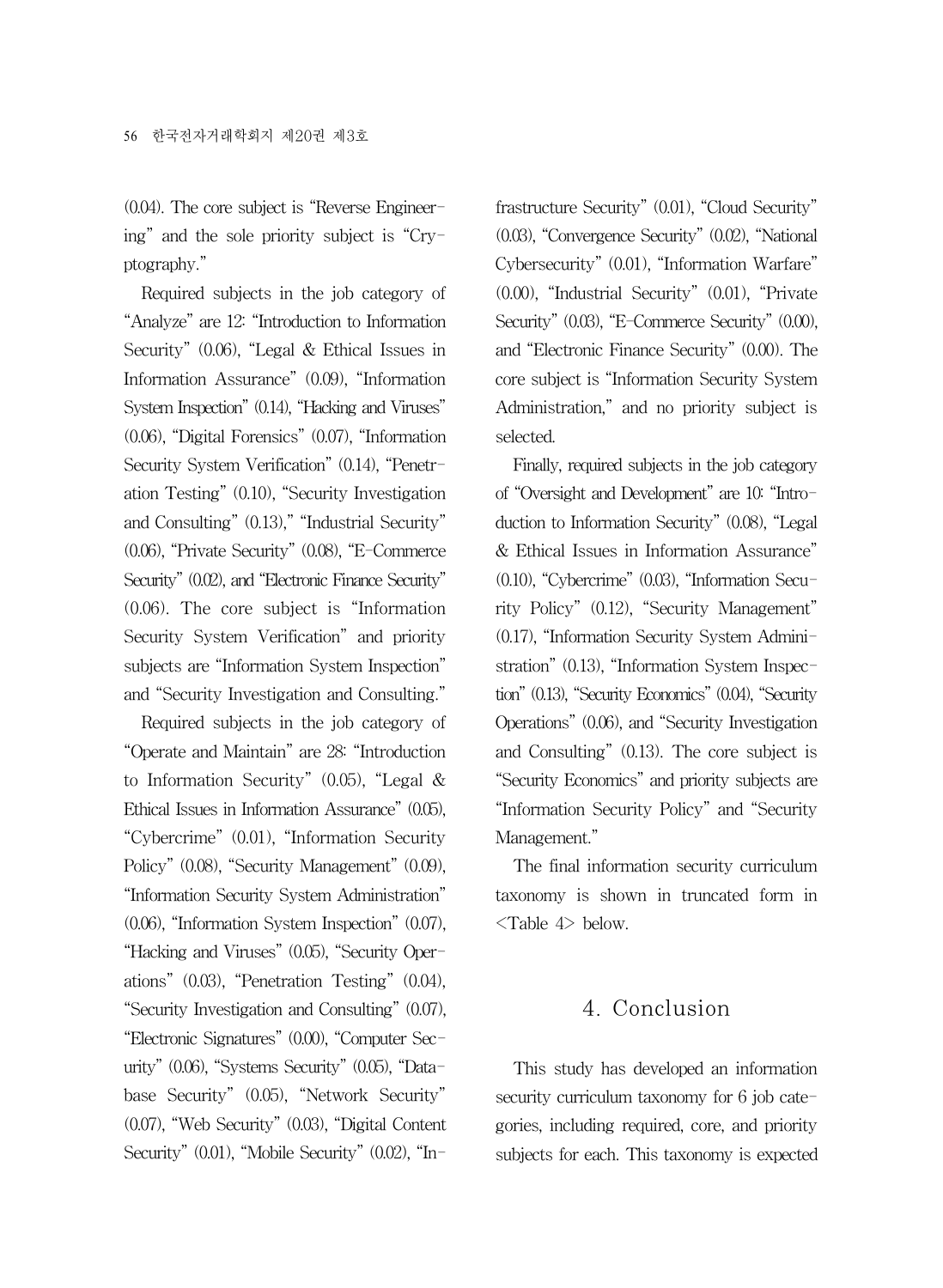to serve as part of an education/training road map for information security jobs in a state of convergence of information security personnel. An expected positive effect of its application is expected be the production of information security talents who can counteract new security threats.

#### References

- [1] Amankwa, E., "A conceptual analysis of information security education, information security training and information security awareness definitions," IEEE, Internet Technology and Secured Transactions (ICITST), 2014 9th International Conference for, pp. 248-252, 2014.
- [2] Brown, M., "Toward a taxonomy of communications security models," Journal of Cryptographic Engineering, Vol. 3, No. 3, pp. 181-195, 2013.
- [3] Dayarathna, R., "Taxonomy for information privacy metrics," Journal of International Commercial Law and Technology, Vol. 6, No. 4, pp. 194-206, 2011.
- [4] Lee, C. S. and Kim, Y. H., "An Analysis of Relationship between Industry Security Education and Capability: Case Centric on Insider Leakage," The Journal of Society for e-Business Studies, Vol. 20, No. 2, pp. 27-36, 2015.
- [5] Lee, Y. S., "A Design on Information

Security Occupational Classification for Future Convergence Environment," The Journal of Society for e-Business Studies, Vol. 20, No. 1, pp. 201-215, 2015.

- [6] Long, J. and White, G., "On the global knowledge components in an information security curriculum-a multidisciplinary perspective," Education and Information Technologies, Vol. 15, No. 4, pp. 317-331, 2010.
- [7] Ouedraogo, M., Savola, R. M., Mouratidis, H., Preston, D., Khadraoui, D., and Dubois, E., "Taxonomy of quality metrics for assessing assurance of security correctness," Software Quality Journal, Vol. 21, No. 1, pp. 67-97, 2013.
- [8] Padayachee, K., "Taxonomy of compliant information security behavior," Computers & Security, Vol. 31, No. 5, pp. 673-680, 2012.
- [9] Savolainen, P., Niemelä, E., and Savola, R., "A Taxonomy of Information Security for Service-Centric Systems," Software Engineering and Advanced Applications, pp. 5-12, 2007.
- [10] Smith, K., "Designing flexible curricula to enhance critical infrastructure security and resilience," International Journal of Critical Infrastructure Protection, Vol. 7, No. 1, pp. 48-50, 2014.
- [11] Woodward, B., Imboden, T., and Martin, N. L., "An Undergraduate Information Security Program: More than a Curriculum," Journal of Information Systems Education, Vol. 24, No. 1, pp. 63-70, 2013.